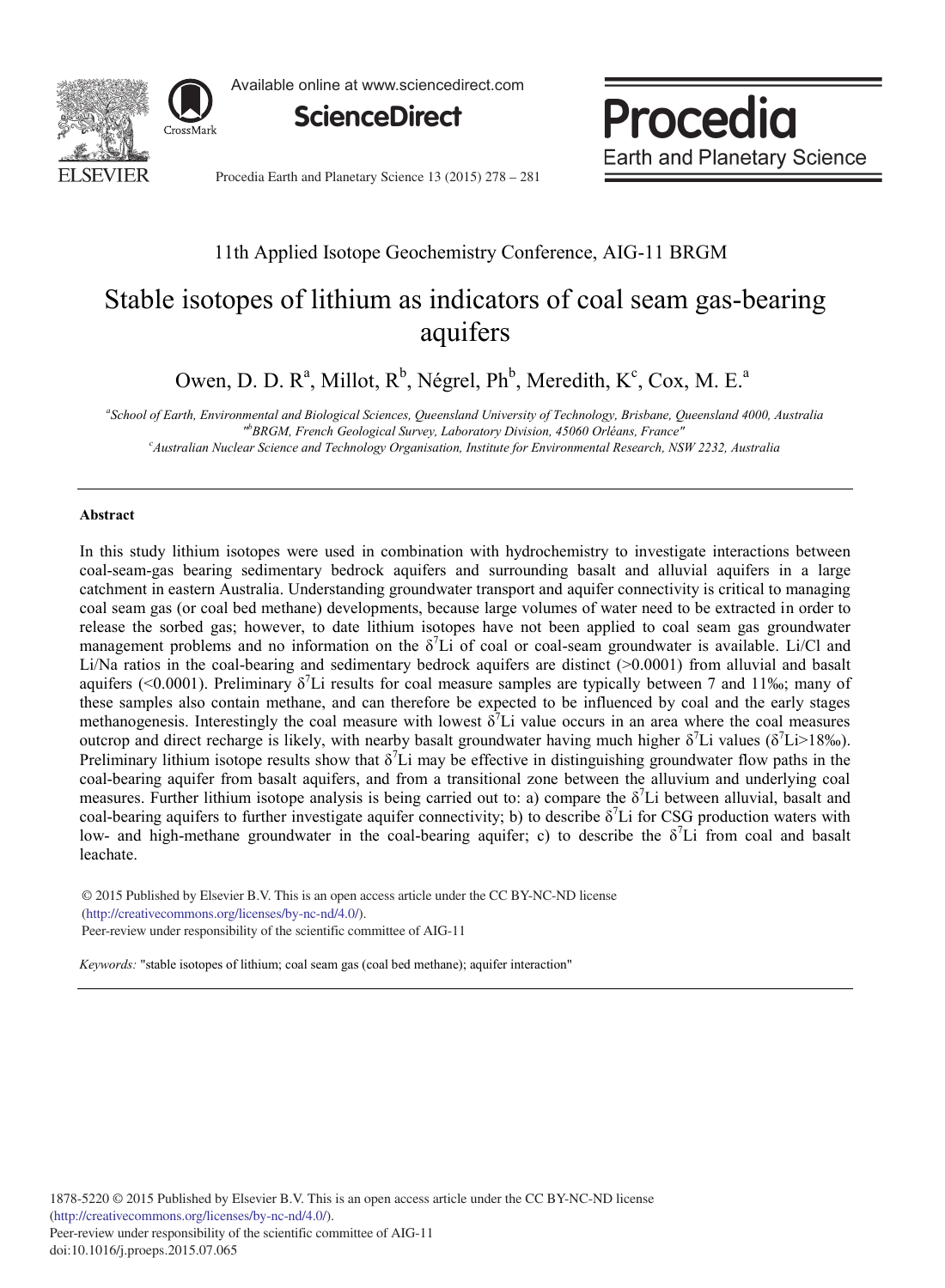#### **1. Introduction**

Coal seam gas (CSG) refers to sorbed gas, predominantly methane, held under pressure in underground coal seams. The gas may be biogenic or thermogenic. There is growing interest in commercial production of this resource globally. The extraction process requires large volumes of groundwater to be extracted from the coal seams so that the sorbed gas is released. This water extraction process raises concerns about aquifer connectivity, particularly where other important groundwater resources, such as those used for agriculture, occur in adjacent aquifers. There is a need for effective indicators of aquifer connectivity to be described that allow interactions between aquifers to be described and flow paths within and between aquifers to be delineated.

The stable isotopes of lithium  $(\delta^7 Li)$  have successfully been applied in other studies to investigate groundwater flow paths and aquifer interaction, and  $\delta^7$ Li shows promise as an effective aquifer connectivity indicator in settings where methanogenesis is occurring because lithium isotopes do not undergo fractionation at redox or pH conditions, or under biologically mediated processes<sup>1,2,3</sup>. The fractionation of lithium isotopes in clays and brines has allowed  $\delta^7$ Li in production waters from oil and gas producing wells in shale and shale-bearing sedimentary basins to be successfully applied to investigate fluid migration and the origin of brines<sup>4,5,6</sup> (see Figure 2 for  $\delta^7$ Li range of these waters). However, to date no work has been performed on lithium isotopes in coal seams, particularly those associated with CSG. Coal deposits have also been shown to be a promising source of rare metals, including lithium<sup>7,8</sup>, and this suggests that groundwater from coal-bearing aquifers may have distinct lithium isotope signatures.

In this study, lithium isotopes, in combination with major and minor trace elements, are used to investigate flow paths within and between coal-bearing sedimentary bedrock aquifers, basalt aquifers and alluvial aquifers in the Condamine River catchment, south east Queensland, Australia. The upper Condamine River alluvium is an important agricultural groundwater resource and is flanked by a large Neogene alkaline olivine basalt extrusion and outcrops of the Walloon Coal Measures (WCM) and other Jurassic sedimentary bedrock of the Surat and Clarence-Moreton basins (Figure 1). The sedimentary deposits are comprised of sandstones, siltstones, mudstones and coal, which were deposited in non-marine, fluvial and lacustrine environments, with the most abundant coal seams found in the WCM<sup>9</sup>.



Figure 1. Upper Condamine catchment, Queensland, Australia. The Marburg Subgroup consists of: Gatton Sandstone and the Koukandowie Formation, herein undifferentiated. The Kumbarilla Beds consists of: Springbok Sandstone, Mooga Sandstone, Orallo Formation, Gubberamunda Sandstone and Bungil Formation, herein undifferentiated.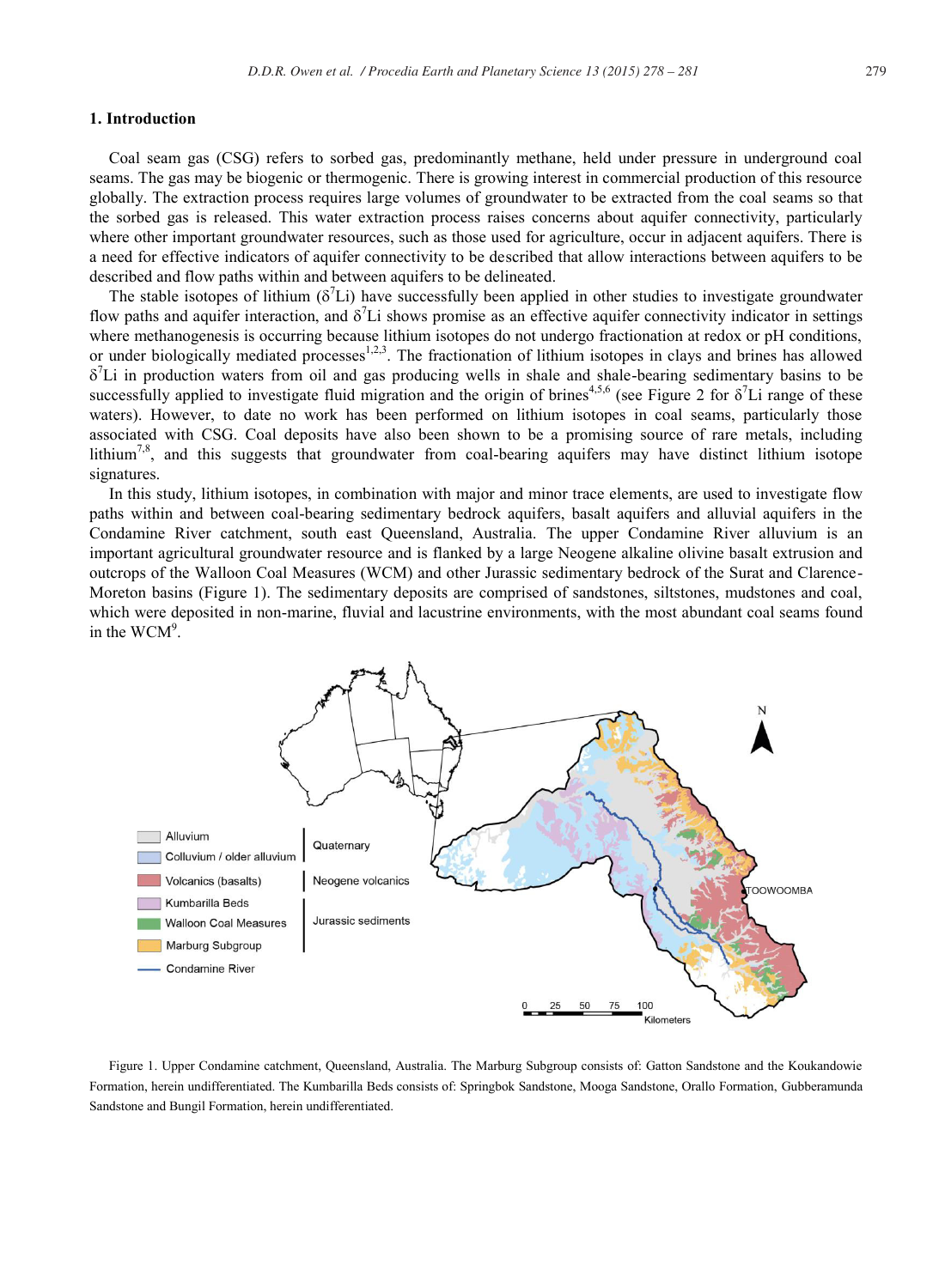These sedimentary deposits dip to the southwest beneath the Condamine alluvium, and in some cases, the alluvium has incised the WCM by up to 130 m within a paleovalley<sup>10</sup>. Commercial quantities of predominantly biogenic methane gas occur in a shallow CSG reservoir of the Jurassic Walloon Coal Measures, but these concentrated gas reserves are significantly deeper (300m+).

## **2. Methods**

Approximately 30 groundwater samples from alluvial, coal measures, shallow bedrock and basalt aquifers were collected for major, trace elements and lithium isotope analysis. The sampling strategy focused on potential areas of aquifer interaction between all aquifers as well as along the potential flow path within the coal measures as the feature dips to the south west. Groundwater samples were also taken from deeper areas of the coal measures, where coal and coal seam gas are prevalent. Basalt rock and coal samples were also taken and used in lithium isotope leaching experiments to obtain end member lithium isotopic values of coal and basalt minerals during leaching experiments.

Lithium isotopes were measured using the Neptune MC-ICP-MS at the Laboratory Division of the French Geological Survey (BRGM), Orléans, France. Standard sampling bracketing method and L-SVEC standard solution were used to determine  $\delta^7$ Li values. Cationic resin (BioRad AG 50W-X12, 200-400 mesh) and 0.2N HCl acid media (for 30 ng of lithium) was used to achieve chemical separation of lithium. The method has a precision for  $\delta^7$ Li determination of approximately 0.1-0.2‰.

#### **3. Preliminary results**

Relatively lower Li/Na ratios for alluvial water samples, when compared to basalt and coal measure water samples, reflects different weathering processes between the alluvium and adjacent aquifers. The incorporation of lithium into clay minerals and/or salinization likely to be driving lower Li/Na ratios in the alluvium (Figure 2a). Relatively high Li/Na ratios for one alluvial water sample were observed: this water sample occurs in a transition zone between the alluvium and underlying coal measures (Figure 2a).



Figure 2 a) Li/Na versus chloride concentrations for alluvial, basalt, shallow sedimentary bedrock and coal measure aquifers; and b) Li/Cl versus  $\delta^7$ Li for alluvial, basalt, shallow sedimentary bedrock and coal measure aquifers.